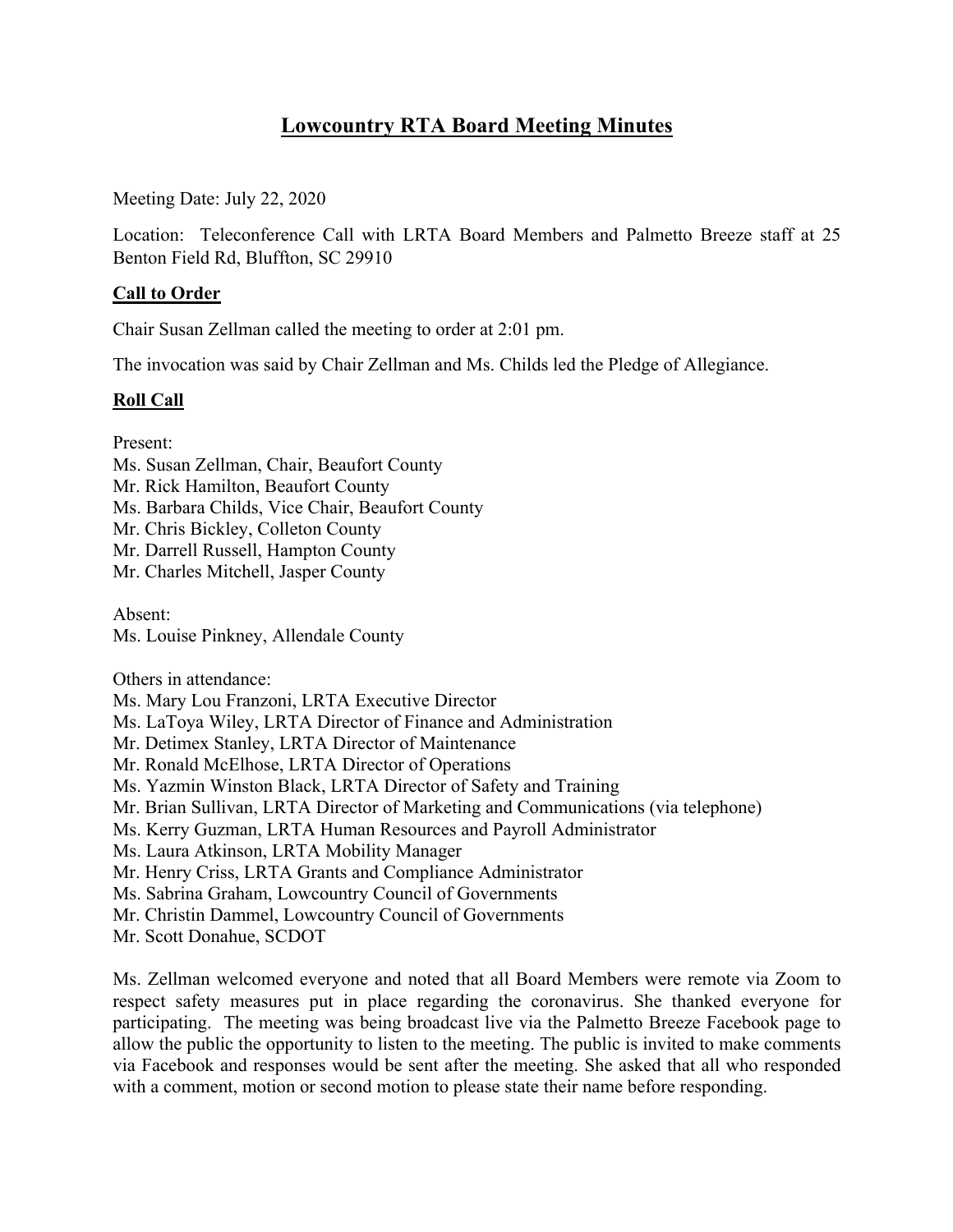Ms. Zellman welcomed Ms. Graham and appreciated her taking the time to attend the meeting. Ms. Zellman asked Ms. Graham to talk about the new employee at the LCOG, Stephanie Rossi. Ms. Graham stated that she starts on Monday and was previously the principal planner in Savannah. She has over 20 years of experience in transportation planning. She is a senior planner in Savannah and before that in Seattle. She lives in Bluffton.

Ms. Zellman also welcomed the new board member for Jasper County, Mr. Charles Mitchell. Mr. Mitchell is originally from Hilton Head Island. He and his family have been in the charter bus and transportation business for his entire life. He is currently a detective for the city of Hardeeville Police Department and has been there for 16 years.

## **Guests and Public Forum**

There were no guests or members of the public.

# **Approval of Minutes**

**A motion to approve the minutes from May 27, 2020 was made by Ms. Childs and seconded by Mr. Hamilton**. **The motion carried unanimously. A motion to approve the minutes for the special meeting on June 10, 2020 was made by Mr. Russell and seconded by Mr. Hamilton. The motion carried unanimously.** 

## **Action Items**

There were no action items.

# **Informational Items**

1. Ms. Franzoni stated that the entire team is working together to keep everyone safe. In spite of that, an employee did contract COVID-19 last week. Three employees had direct exposure to them. The employee that did contract it is home sick. The three employees with exposure are not sick but are quarantined at home. Two employees are home because they felt more comfortable being at home until the quarantine period is over. The fourteenday period will end on Monday July 27, 2020. We are hoping this is the extent of our employees having to deal with this virus. Ms. Zellman asked if this was the first employee to contract the virus. Ms. Franzoni stated that yes that employee is the first. We are hopeful she recovers quickly.

Ms. Franzoni provided the Executive Director's report. Highlights included:

- Ms. Atkinson is working on a video download access point from the camera system to enable us to download video on request when the bus is in the lot.
- The phone system will be upgraded. State contract vendors will not work for the system we are needing so we will be issuing an RFP.
- Mr. Sullivan and Ms. Franzoni participated in a Zoom teleconference with the Hilton Head/Bluffton Chamber of Commerce. We did a presentation of the master plan and the Urban Study Phase 2 for Bluffton. The feedback was positive.
- Mr. Sullivan met with SERG Group Marketing. Cooperative marketing and strategies were discussed. More information will be provided as it develops.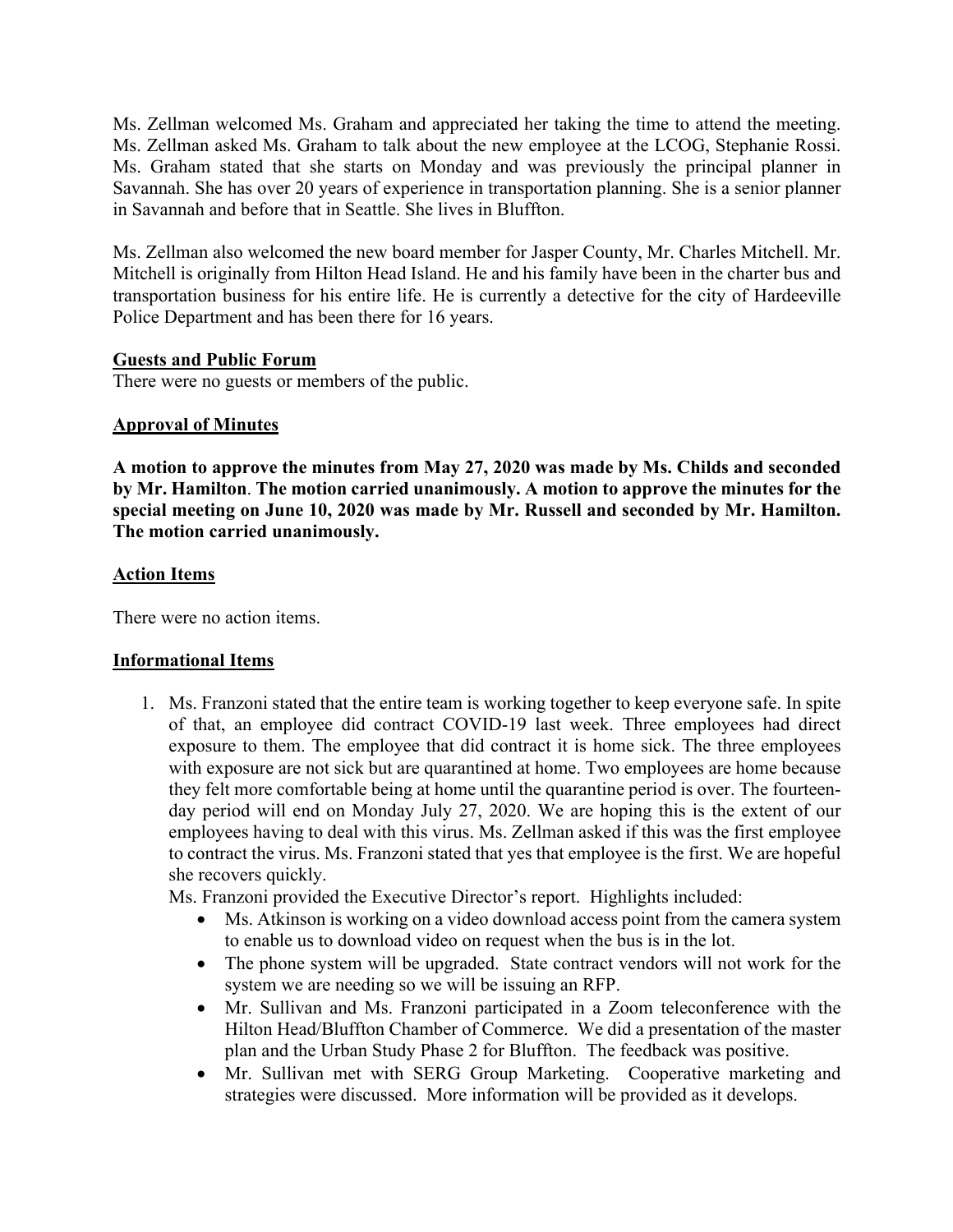- We are having biweekly conference calls with SCDOT to discuss the CARES Act and various resources relating to COVID-19. This is also to help us understand how to budget the CARES money on the rural side.
- On June 22, 2020 the trolley service started for the season.
- In June, Halsey King, a maintenance consultant, reviewed our maintenance department. SCDOT arranged for that review. Our facility and the COMET facility were the systems that SCDOT chose. We are in good shape and Mr. King brought up "looking forward" scenarios which were very helpful.
- We made it almost six months without any preventable accidents.
- 2. Ms. Wiley reported on the financial statements.
	- Ms. Wiley is on maternity leave.
	- We are finishing out the year pretty well. We are repositioning to be in a better position.
	- We are waiting to receive our local matches.
	- We are preparing for our audit
	- *At this point, Ms. Wiley lost telephone connection and Ms. Franzoni had to step in on the Finance Director report.*
	- We have been challenged in years past for receiving local match. We had to resubmit our letter to Allendale County. We are drawing down 100% on both urban and rural which will get us in a better position. Our cash flow is always challenging, and the CARES money will help us.
	- Typically, our audit is the first week of August but it has been pushed back to the third week of August.
	- We are going to get 2 additional new MCIs by the end of the year. Ours are from 2006 and they are running a million miles plus.
	- Mr. Bickley asked with the June 30 closeout are there any surprises? Do we anticipate being in the black? Ms. Wiley stated that yes, we anticipate being in the black. Ms. Franzoni stated there have been no surprises or catastrophes.

*Ms. Zellman stated that the order of the agenda will change and the Chairperson's report will be after the Committee Reports.* 

- 3. Committee Reports
	- Finance Committee Report
		- Mr. Hamilton stated that there was a financial call the previous day. He thanked Ms. Childs, Ms. Wiley and Ms. Guzman for attending. Statements are current and no modifications. It was a great job to have it out but the statements do not have the Month to Date / Year to Date comparisons. This will be done moving forward. The one-page report is much easier than the four or five pages that were previously produced. The reserve and local match are not a pressing issue because of the CARES Act funding. The committee meeting discussion was largely reviewing grants and funds available from the CARES Act. Mr. Hamilton stated that the board can take comfort in the financial position of the company. Ms. Zellman asked a question about local match. She stated that in an earlier conversation, Ms. Franzoni stated that the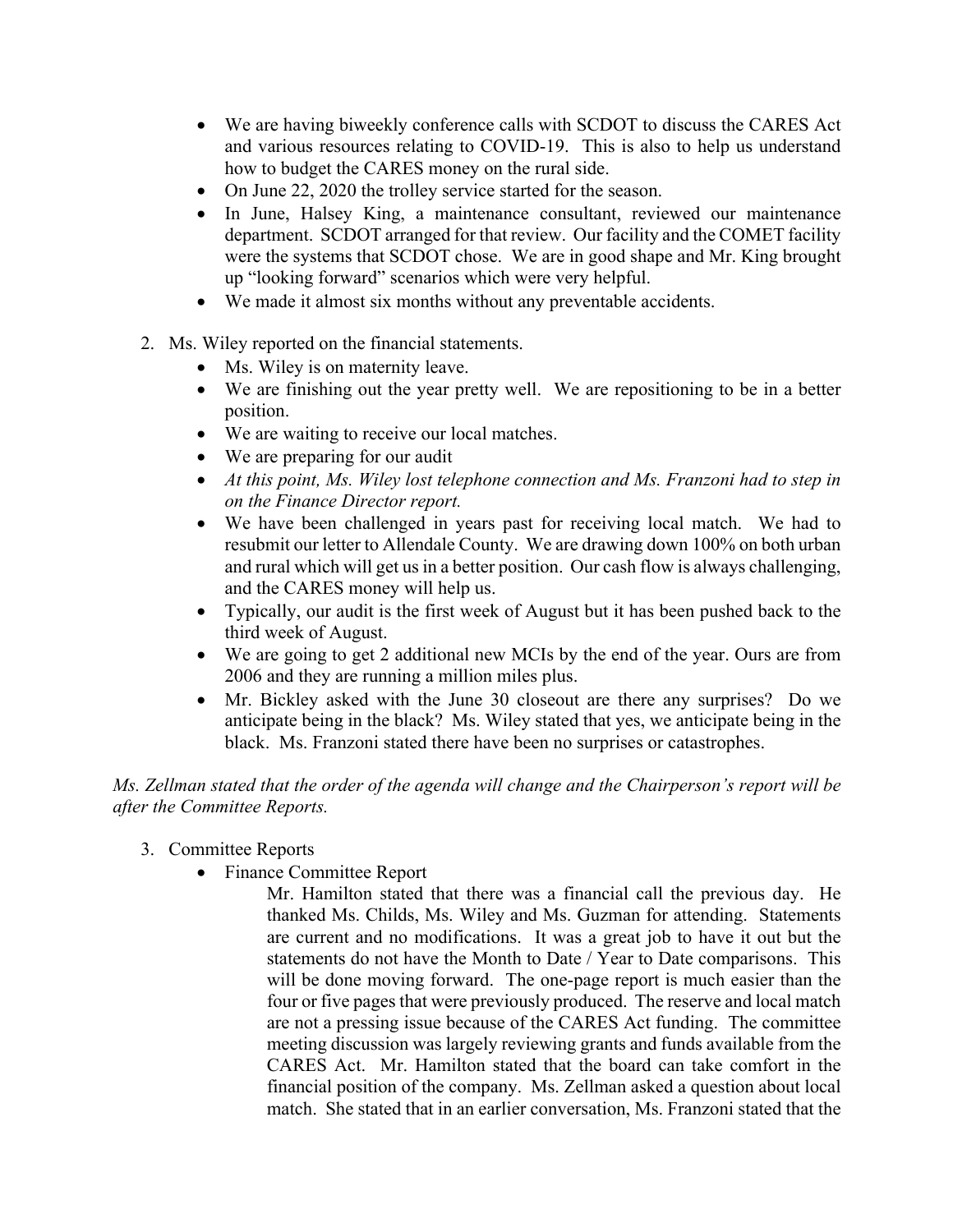SDOT guidance was to apply for local match as in any other year. Ms. Franzoni stated that the message conveyed is that the local match need is still there. There is some fear that if we don't ask for it this year, we may be out of the budget stream next year. Ms. Zellman asked what the status was for this year. Ms. Franzoni stated that everything has come in as expected. The town of Bluffton gave slightly more (\$77,000). Mr. Criss has sent a second request to Allendale County. Ms. Zellman asked about Beaufort and Colleton Counties. Ms. Franzoni stated that both counties gave the full request. Ms. Zellman asked about the town of Hilton Head. Ms. Franzoni stated that she requested around \$237,000. The town only budgeted \$200,000.

### • Operations Committee Report

Mr. Bickley and Mr. Hamilton met with the staff this morning and reviewed the January to June period. Mr. Bickley stated that we went six months without a preventable accident. There were no positive drug test results from the random employee screenings. In June there was a drug incident involving passengers. That incident was reviewed. Arrests were made in that incident. Mr. Bickley stated that our passengers don't like other passengers with drugs on our buses. The passengers have been very supportive of the drug screening that has been taking place. Our ridership was down by 50% initially with the COVID closings but is back up to 75% of the usual ridership for this time of year. Mr. Bickley feels good with the staff report. Mr. Bickley has stated that because of the CARES Act funding we have had no employee go without a paycheck and expect that to continue.

• Maintenance Committee Report

Mr. Russell and Mr. Mitchell met with Mr. Stanley this morning (July 22, 2020). Mr. Stanley stated that the maintenance department has worked hand in hand with other departments to make sure everyone has PPE (Personal Protective Equipment). The buses are being cleaned daily or within 72 hours. Palmetto Breeze has turned into a resource for the Plexiglass screen plans that the maintenance department fabricated. Mr. Stanley has been receiving phone calls about that. Mr. Russell stated that Mr. Stanley has done a great job making sure it looks authentic with the interior. There is a cooling unit under warranty that is being taken care of. They discussed the Halsey King visit. All items were immediately addressed. The parts inventory is at 100%. The bus wash is waiting to be finished. Mr. Russell said he thinks Mr. Stanley does a great job. Mr. Russell is able to see exactly what he is doing. He is completing work. Mr. Russell appreciates all the work Mr. Stanley is doing. He is an exemplary employee and safety with him and his employees is number one. They are taking the steps to keep everyone safe. Mr. Mitchell added that the bus for the Daufuskie Island is being cleaned four times a day. Ms. Franzoni stated that the bus is at capacity almost every trip. Mr. Mitchell said kudos to Mr. Stanley and his team for keeping the driver and passengers safe. Ms. Zellman thanked Mr. Stanley as well.

• Executive Committee Report

Ms. Zellman stated that she and Ms. Childs looked at the performance review format and feel that it is not appropriate for the Executive Director. They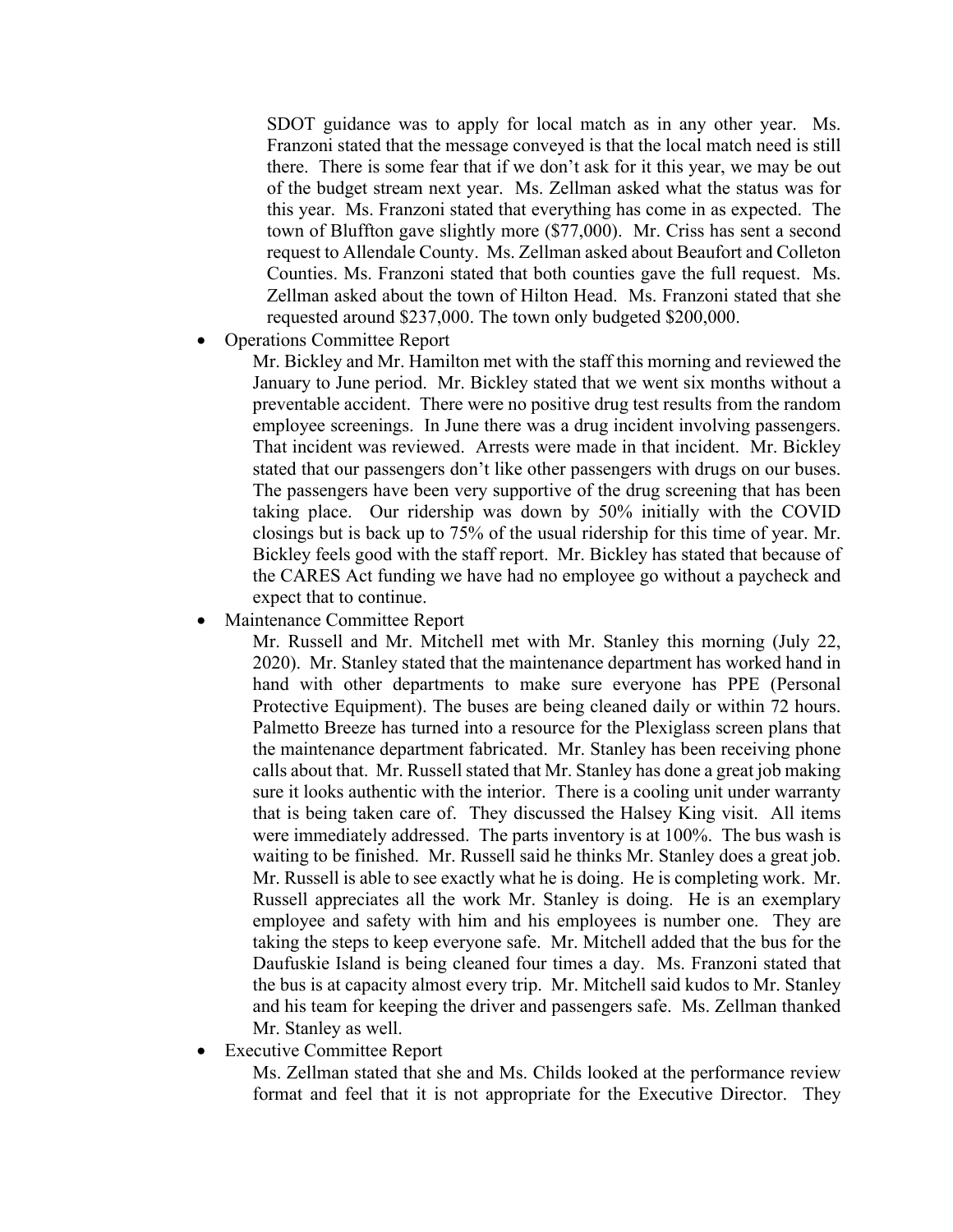decided to reformat the review. They went through the job description, the bylaws and incorporated that into the new format. They asked Ms. Franzoni to list her accomplishments in each category. Ms. Zellman would like to share the review with the board and discuss it before it is given to Ms. Franzoni. This would call for an executive session. Dates and times were discussed among the board members. Friday, July 24, 2020 at 2:30pm was decided as the most convenient date. An agenda needs to be posted. Ms. Childs will take minutes once the board comes out of executive session.

#### **Old Business**

1. Meeting with Bluffton and Palmetto Bluff

Ms. Franzoni stated there is a Zoom meeting next Thursday with Montage and the Town of Bluffton that is a rescheduled meeting from March. Ms. Franzoni spoke to her contact at Palmetto Bluff and they do not have any H2B visa employees this year. Palmetto Breeze is not providing any transportation to Montage Palmetto Bluff right now. Palmetto Bluff likes what has been put together. Ms. Zellman and Ms. Childs are participating in that call as well.

2. Trolley Service Update

Ms. Franzoni stated that the launch is lukewarm, but it is building. There was a Tour A Trolley event on Monday after 6pm as this is when business picks up. There will be another event this Sunday as the event was well received. We are not up to last year's level of passenger trips but we are at 75% compared to last year. The trolley will run until September 15, 2020. Ms. Zellman asked if everyone was wearing their masks. Ms. Franzoni stated that everyone is wearing masks. Mr. Bickley asked if we were running two trolley routes this year. Ms. Franzoni stated that we are running two buses but one route.

#### 3. LATS Update

Ms. Graham stated that they are still out for bid for consultants to assist with the long-range transportation plan. The plan has gone from a four-year plan to a sevenyear plan. Within the rural area, there will be dollars starting in 2025 for road improvement projects. LATS policy meeting will be on August 7, 2020 and it will be virtual. Ms. Zellman asked if there were any updates for Exit 3. Ms. Graham stated that funding was approved for Exit 3.

#### **New Business**

1. Possible Board Retreat

There was discussion if it should be ZOOM or wait for in person. Ms. Franzoni said she will talk to Curtis Sims at SCDOT to see if he was still offering Board training. Ms. Zellman asked about the status for the Allendale County board member. Ms. Franzoni said she spoke to Ms. Pinkney in the last month. Ms. Pinkney stated that she received a letter from Allendale County stating she was on the board until 2021. Ms. Zellman asked if we could get a copy of the letter. Ms. Franzoni will reach out to Ms. Pinkney again.

#### **Next Steps**